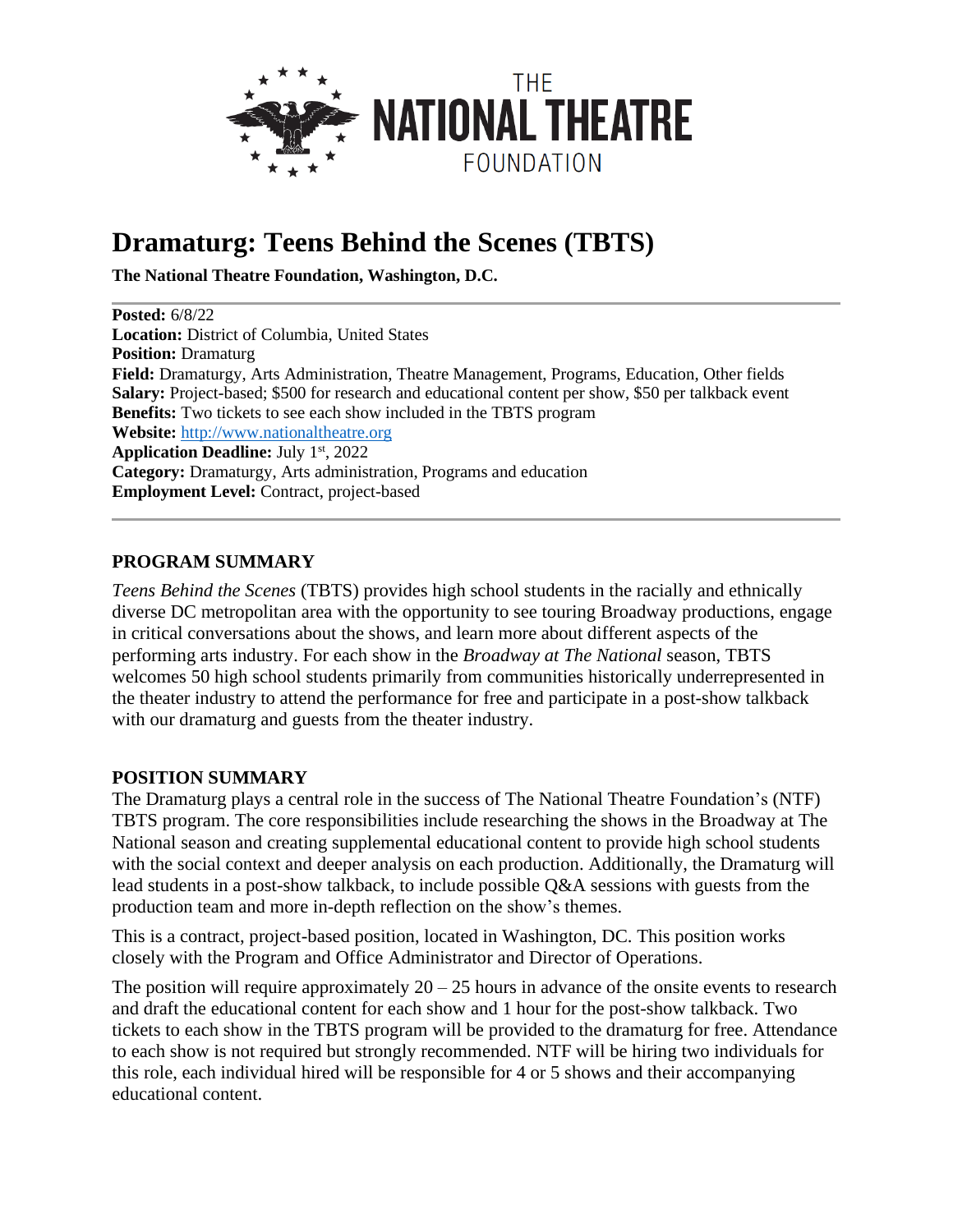

## **PRIMARY RESPONSIBILITIES**

Educational content:

- Research each show included in the TBTS season and create supplemental educational content per production (9) to provide students information on the social context surrounding the production and encourage further reflection on the themes presented in the performance. Resources for educational content can include scholarly sources, news articles, interviews, podcasts, etc. (See examples of previous Dramaturg's educational materials on our website [here.](https://www.nationaltheatre.org/teens-behind-the-scenes/production-study-guides/) Other creative content will be considered applicable for educational materials.)
- Direct NTF's graphic designer in the design and presentation of educational materials.

#### Post-show talkback:

• Lead high school students in an approximately 30-minute post-show talkback after the performance. Talkbacks may include Q&A sessions with guests from the production, guided activities that encourage students to reflect on the show and its themes, and/or other relevant content to be determined by the Dramaturg in collaboration with the Program and Office Administrator and Director of Operations.

## **EXPERIENCE AND SKILLS**

Required:

- Passion for the arts and entertainment industry, musical theater knowledge preferred.
- Strong research and writing skills.
- Experience and comfort leading racially and socioeconomically diverse high school students in educational activities and discussion.
- Excellent communication and interpersonal skills, verbal and written.
- Attention to detail.
- Self-starter with strong organizational, project, and time management skills.

#### Preferred:

- Experience working with high school students in an educational capacity.
- Pursuing Associates Degree or higher.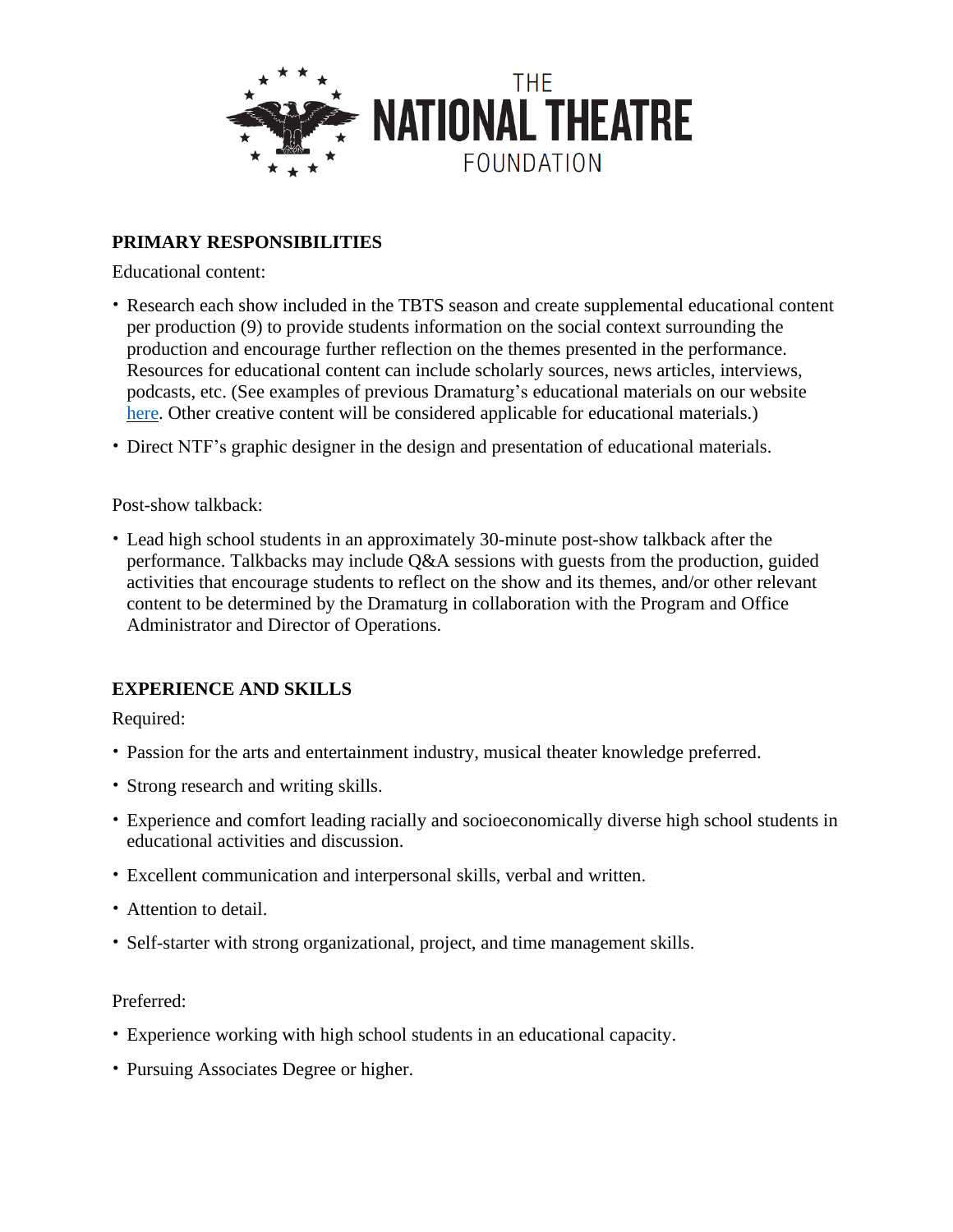

## **ADDITIONAL REQUIREMENTS**

• Must be able to work weekend and evening hours for assigned TBTS event date (listed below).

• Must be able to travel to The National Theatre for post-show talkbacks.

### **2022 – 2023 TBTS SEASON**:

| SIX:                             | Sunday, July 31, 2022 matinee performance       |
|----------------------------------|-------------------------------------------------|
|                                  | Friday, August 5, 2022 evening performance      |
| • Tina: The Tina Turner Musical: | Saturday, October 8, 2022 matinee performance   |
| Chicago:                         | Saturday, November 19, 2022 matinee performance |
| CATS:                            | Saturday, January 21, 2023 matinee performance  |
| $\bullet$ Jagged Little Pill:    | Saturday, March 18, 2023 matinee performance    |
| $\bullet$ Aladdin:               | Saturday, April 22, 2023 matinee performance    |
| $\bullet$ Beetlejuice:           | Saturday, May 20, 2023 matinee performance      |
| Hadestown:                       | Saturday, June 10, 2023 matinee performance     |

## **APPLICATION INSTRUCTIONS**

Please submit a résumé and letter of interest highlighting relevant experience to [jobs@nationaltheatre.org.](mailto:jobs@nationaltheatre.org) No phone calls please.

No relocation reimbursement is offered at this time.

*The National Theatre Foundation is an equal opportunity employer that is committed to diversity and inclusion. The promotion of diversity and inclusion is central to our mission, both in our operations and on our stage.*

\* \* \* \*

## **ABOUT THE NATIONAL THEATRE FOUNDATION (NTF)**

The National Theatre, which raised its curtain in 1835, is the second oldest theatre in the country, and the longest-continually-operated theatre in Washington, DC. Patrons have come for decades to experience the Best of Broadway. In 1973, the National Theatre Corporation (now The National Theatre Foundation (NTF)) became the non-profit entity charged with maintaining and